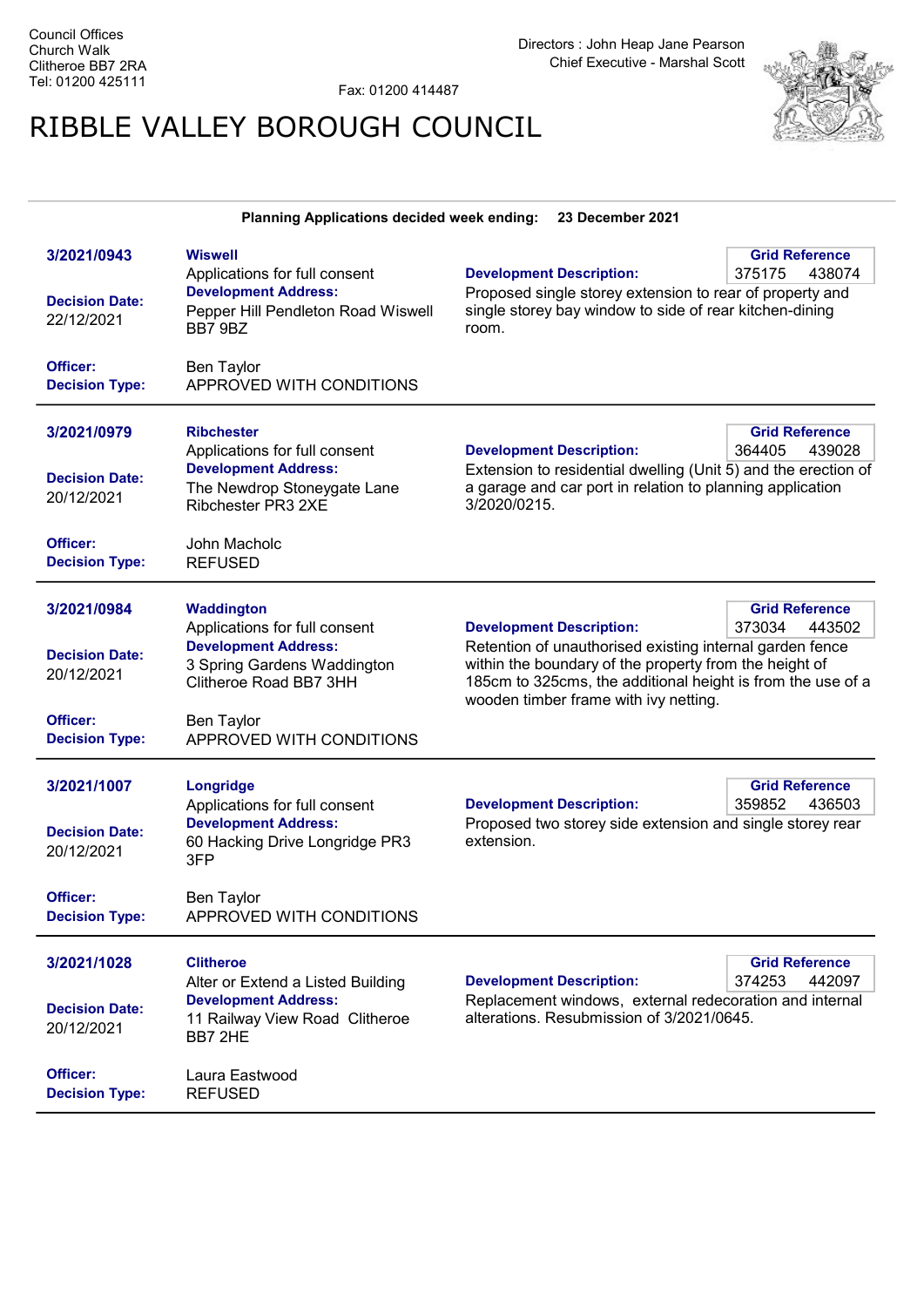| 3/2021/1033<br><b>Decision Date:</b><br>20/12/2021<br>Officer: | <b>Whalley</b><br>Applications for full consent<br><b>Development Address:</b><br>23 Limefield Avenue Whalley BB7<br>9RJ<br>Sarah Heppell                                | <b>Development Description:</b><br>Proposed redevelopment and extension of the existing<br>bungalow to create two storey living.                                                                                                       | <b>Grid Reference</b><br>373297<br>436583 |
|----------------------------------------------------------------|--------------------------------------------------------------------------------------------------------------------------------------------------------------------------|----------------------------------------------------------------------------------------------------------------------------------------------------------------------------------------------------------------------------------------|-------------------------------------------|
| <b>Decision Type:</b>                                          | APPROVED WITH CONDITIONS                                                                                                                                                 |                                                                                                                                                                                                                                        |                                           |
| 3/2021/1041<br><b>Decision Date:</b><br>22/12/2021             | <b>Aighton, Bailey &amp; Chaigley</b><br>Alter or Extend a Listed Building<br><b>Development Address:</b><br>Flat 5 Hodder Court Knowles Brow<br>Hurst Green BB7 9PP     | <b>Development Description:</b><br>Fix thermal insulation to the interior face of the ground-floor<br>rear external wall.                                                                                                              | <b>Grid Reference</b><br>370199<br>439883 |
| Officer:<br><b>Decision Type:</b>                              | Laura Eastwood<br>APPROVED WITH CONDITIONS                                                                                                                               |                                                                                                                                                                                                                                        |                                           |
| 3/2021/1065<br><b>Decision Date:</b><br>20/12/2021             | <b>Bolton-by-Bowland, Gisburn Forest and Sawley</b><br>Applications for full consent<br><b>Development Address:</b><br>Riverside Lodge Sawley Old Brow<br>Sawley BB7 4LF | <b>Development Description:</b><br>Proposed car port and store room to existing greenhouse<br>and potting shed.                                                                                                                        | <b>Grid Reference</b><br>377779<br>446645 |
| <b>Officer:</b><br><b>Decision Type:</b>                       | <b>Ben Taylor</b><br>APPROVED WITH CONDITIONS                                                                                                                            |                                                                                                                                                                                                                                        |                                           |
| 3/2021/1075<br><b>Decision Date:</b><br>22/12/2021<br>Officer: | <b>Chipping</b><br>Applications for full consent<br><b>Development Address:</b><br><b>Cuthbert Hill Garstang Road</b><br>Chipping PR3 2QJ<br>Laura Eastwood              | <b>Development Description:</b><br>Regularisation of change of use of dwelling house (use<br>class C3) to holiday let (sui generis) and siting of ancillary<br>welfare unit.                                                           | <b>Grid Reference</b><br>360885<br>442856 |
| <b>Decision Type:</b>                                          | APPROVED WITH CONDITIONS                                                                                                                                                 |                                                                                                                                                                                                                                        |                                           |
| 3/2021/1082<br><b>Decision Date:</b><br>22/12/2021             | <b>Wilpshire</b><br>Advertisements<br><b>Development Address:</b><br>The Homestead Whalley Road<br>Wilpshire BB1 9LL                                                     | <b>Development Description:</b><br>Proposed advertisement frame 1m from the boundary of<br>the charity land and the road footpath, to enable a<br>temporary banner 2.5m x 1.5m maximum, up to 6 times a<br>year for 3 weeks each time. | <b>Grid Reference</b><br>369108<br>432960 |
| Officer:<br><b>Decision Type:</b>                              | <b>Ben Taylor</b><br><b>REFUSED</b>                                                                                                                                      |                                                                                                                                                                                                                                        |                                           |
| 3/2021/1089<br><b>Decision Date:</b><br>20/12/2021             | <b>Simonstone</b><br>Applications for full consent<br><b>Development Address:</b><br><b>Trapp Forge Trapp Lane</b><br>Simonstone BB12 7QW                                | <b>Development Description:</b><br>Regularisation of three unauthorised storage containers.                                                                                                                                            | <b>Grid Reference</b><br>377798<br>435530 |
| Officer:<br><b>Decision Type:</b>                              | Laura Eastwood<br>APPROVED WITH CONDITIONS                                                                                                                               |                                                                                                                                                                                                                                        |                                           |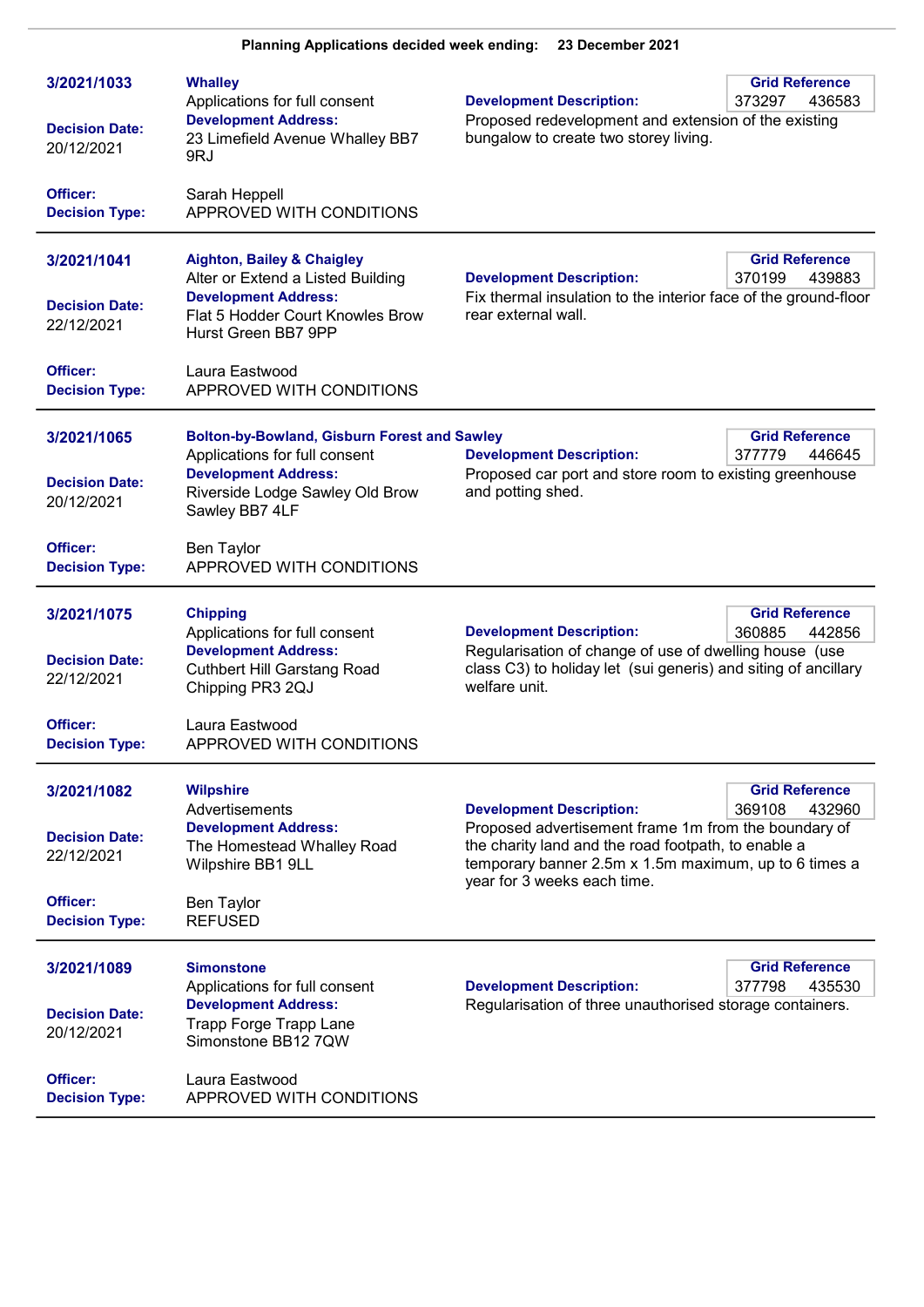| 3/2021/1107<br><b>Decision Date:</b><br>22/12/2021<br>Officer:<br><b>Decision Type:</b>        | <b>Ramsgreave</b><br>Applications for full consent<br><b>Development Address:</b><br>Tanner House Barn Higher<br>Ramsgreave Road Ramsgreave<br>BB1 9DJ<br><b>Ben Taylor</b><br>APPROVED WITH CONDITIONS | <b>Grid Reference</b><br><b>Development Description:</b><br>366856<br>431059<br>Proposed internal alterations, conversion of existing garage<br>to residential use and glass link between the house and<br>garage, following refused application 3/2021/0022. |
|------------------------------------------------------------------------------------------------|---------------------------------------------------------------------------------------------------------------------------------------------------------------------------------------------------------|---------------------------------------------------------------------------------------------------------------------------------------------------------------------------------------------------------------------------------------------------------------|
| 3/2021/1114<br><b>Decision Date:</b><br>21/12/2021<br>Officer:<br><b>Decision Type:</b>        | <b>Wiswell</b><br><b>Discharge of Conditions</b><br><b>Development Address:</b><br>Pendle View Fisheries A59 Barrow<br>BB7 9DH<br>John Macholc<br>APPROVED WITH CONDITIONS                              | <b>Grid Reference</b><br><b>Development Description:</b><br>374241<br>438293<br>Discharge of Condition 2 (Management Plan) and 6<br>(Verification Statement) of Variation of Conditions<br>application 3/2021/0431.                                           |
| 3/2021/1116<br><b>Decision Date:</b><br>22/12/2021<br>Officer:<br><b>Decision Type:</b>        | Read<br><b>Discharge of Conditions</b><br><b>Development Address:</b><br>8 Hammond Drive Read BB12 7RE<br>Ben Taylor<br>APPROVED WITH CONDITIONS                                                        | <b>Grid Reference</b><br><b>Development Description:</b><br>376105<br>434841<br>Discharge of conditions 4 (Fence and Wall details) 5<br>(Landscaping Scheme) and 9 (Bird/Bat Boxes) of planning<br>permission 3/2021/0428.                                    |
| 3/2021/1121<br><b>Decision Date:</b><br>22/12/2021<br>Officer:<br><b>Decision Type:</b>        | <b>Ribchester</b><br>Applications for full consent<br><b>Development Address:</b><br>9 Church Street Ribchester PR3<br>3XP<br>Laura Eastwood<br>APPROVED WITH CONDITIONS                                | <b>Grid Reference</b><br>365034<br><b>Development Description:</b><br>435156<br>Proposed replacement of existing defective conservatory<br>and small single storey rear extension.                                                                            |
| 3/2021/1133<br><b>Decision Date:</b><br>23/12/2021<br><b>Officer:</b><br><b>Decision Type:</b> | <b>Billington and Langho</b><br>Applications for full consent<br><b>Development Address:</b><br>57 St Marys Drive Langho Blackburn<br>BB68DL<br>Sarah Heppell<br>APPROVED WITH CONDITIONS               | <b>Grid Reference</b><br>433942<br><b>Development Description:</b><br>370507<br>New Dormer to Front and Rear elevations                                                                                                                                       |
| 3/2021/1136<br><b>Decision Date:</b><br>23/12/2021<br>Officer:<br><b>Decision Type:</b>        | <b>Sabden</b><br>Applications for full consent<br><b>Development Address:</b><br>Hollins House Clerk Hill Road<br>Sabden BB7 9FR<br>Sarah Heppell<br>APPROVED WITH CONDITIONS                           | <b>Grid Reference</b><br><b>Development Description:</b><br>375363<br>436193<br>Proposed demolition of existing detached garage and<br>erection of replacement garage and store room.                                                                         |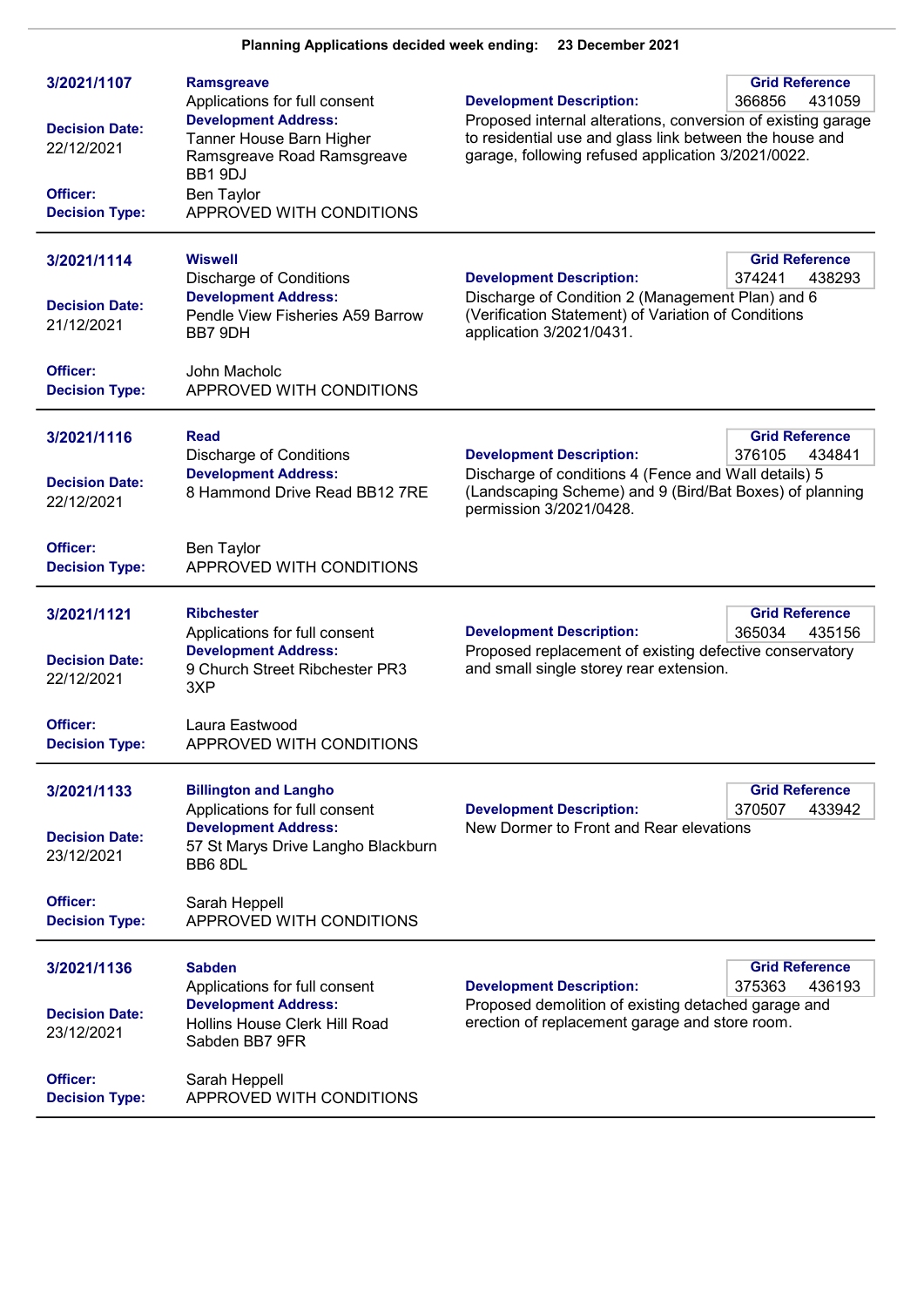| 3/2021/1137                         | <b>Billington and Langho</b><br>Applications for full consent                                                                          | <b>Development Description:</b>                                                                                                                                                       | <b>Grid Reference</b><br>372404<br>435273 |
|-------------------------------------|----------------------------------------------------------------------------------------------------------------------------------------|---------------------------------------------------------------------------------------------------------------------------------------------------------------------------------------|-------------------------------------------|
| <b>Decision Date:</b><br>22/12/2021 | <b>Development Address:</b><br>Higher Hodgfield House Whalley<br>Old Road Billington                                                   | Proposed alterations and extension to existing dwelling                                                                                                                               |                                           |
| Officer:<br><b>Decision Type:</b>   | <b>Ben Taylor</b><br><b>REFUSED</b>                                                                                                    |                                                                                                                                                                                       |                                           |
| 3/2021/1139                         | <b>Wiswell</b><br><b>Discharge of Conditions</b>                                                                                       | <b>Development Description:</b>                                                                                                                                                       | <b>Grid Reference</b><br>374241<br>438293 |
| <b>Decision Date:</b><br>21/12/2021 | <b>Development Address:</b><br>Pendle View Fisheries Whalley<br>Clitheroe Bypass, Wiswell BB7 9DH                                      | Discharge of conditions 2 (caravan details), 3 (drainage), 9<br>(bat boxes), 12 (electric vehicle charging points), and 14<br>(management plan) from planning permission 3/2021/0748. |                                           |
| Officer:<br><b>Decision Type:</b>   | John Macholc<br>APPROVED WITH CONDITIONS                                                                                               |                                                                                                                                                                                       |                                           |
| 3/2021/1146                         | <b>Billington and Langho</b><br>Applications for full consent                                                                          | <b>Development Description:</b>                                                                                                                                                       | <b>Grid Reference</b><br>370695<br>434516 |
| <b>Decision Date:</b><br>22/12/2021 | <b>Development Address:</b><br>Lyndon Northcote Road Langho<br>BB6 8BG                                                                 | Single storey rear extension and alterations to existing front<br>access and driveway                                                                                                 |                                           |
| Officer:<br><b>Decision Type:</b>   | Ben Taylor<br>APPROVED WITH CONDITIONS                                                                                                 |                                                                                                                                                                                       |                                           |
| 3/2021/1151                         | <b>Ramsgreave</b><br>Applications for full consent                                                                                     | <b>Development Description:</b>                                                                                                                                                       | <b>Grid Reference</b><br>367802<br>431491 |
| <b>Decision Date:</b><br>22/12/2021 | <b>Development Address:</b><br>Croft Cottage Ramsgreave Hall<br>Farm Higher Ramsgreave Road<br>Ramsgreave                              | Retention of works to convert redundant outbuilding to<br>dwelling. Unauthorised work includes extension to rear,<br>rebuilding of rear wall, new roof and external design.           |                                           |
| Officer:<br><b>Decision Type:</b>   | <b>Ben Taylor</b><br><b>REFUSED</b>                                                                                                    |                                                                                                                                                                                       |                                           |
| 3/2021/1159                         | <b>Clitheroe</b><br><b>Discharge of Conditions</b>                                                                                     | <b>Development Description:</b>                                                                                                                                                       | <b>Grid Reference</b><br>373026<br>441743 |
| <b>Decision Date:</b><br>22/12/2021 | <b>Development Address:</b><br>Land to the rear of 116 St Pauls<br>Street Clitheroe BB7 2LS (2 and 4<br>Lowmoor Way Clitheroe BB7 2RU) | Discharge of condition 3 (surfacing materials) of planning<br>permission 3/2015/0809.                                                                                                 |                                           |
| Officer:<br><b>Decision Type:</b>   | Sarah Heppell<br>APPROVED NO CONDITIONS                                                                                                |                                                                                                                                                                                       |                                           |
| 3/2021/1161                         | <b>Ribchester</b><br>Applications for full consent                                                                                     | <b>Development Description:</b>                                                                                                                                                       | <b>Grid Reference</b><br>364313<br>437872 |
| <b>Decision Date:</b><br>22/12/2021 | <b>Development Address:</b><br>Cherryfield Stoneygate Lane<br>Ribchester PR3 2ZS                                                       | Proposed garage and home office                                                                                                                                                       |                                           |
| Officer:<br><b>Decision Type:</b>   | Sarah Heppell<br>APPROVED WITH CONDITIONS                                                                                              |                                                                                                                                                                                       |                                           |

Planning Applications decided week ending: 23 December 2021